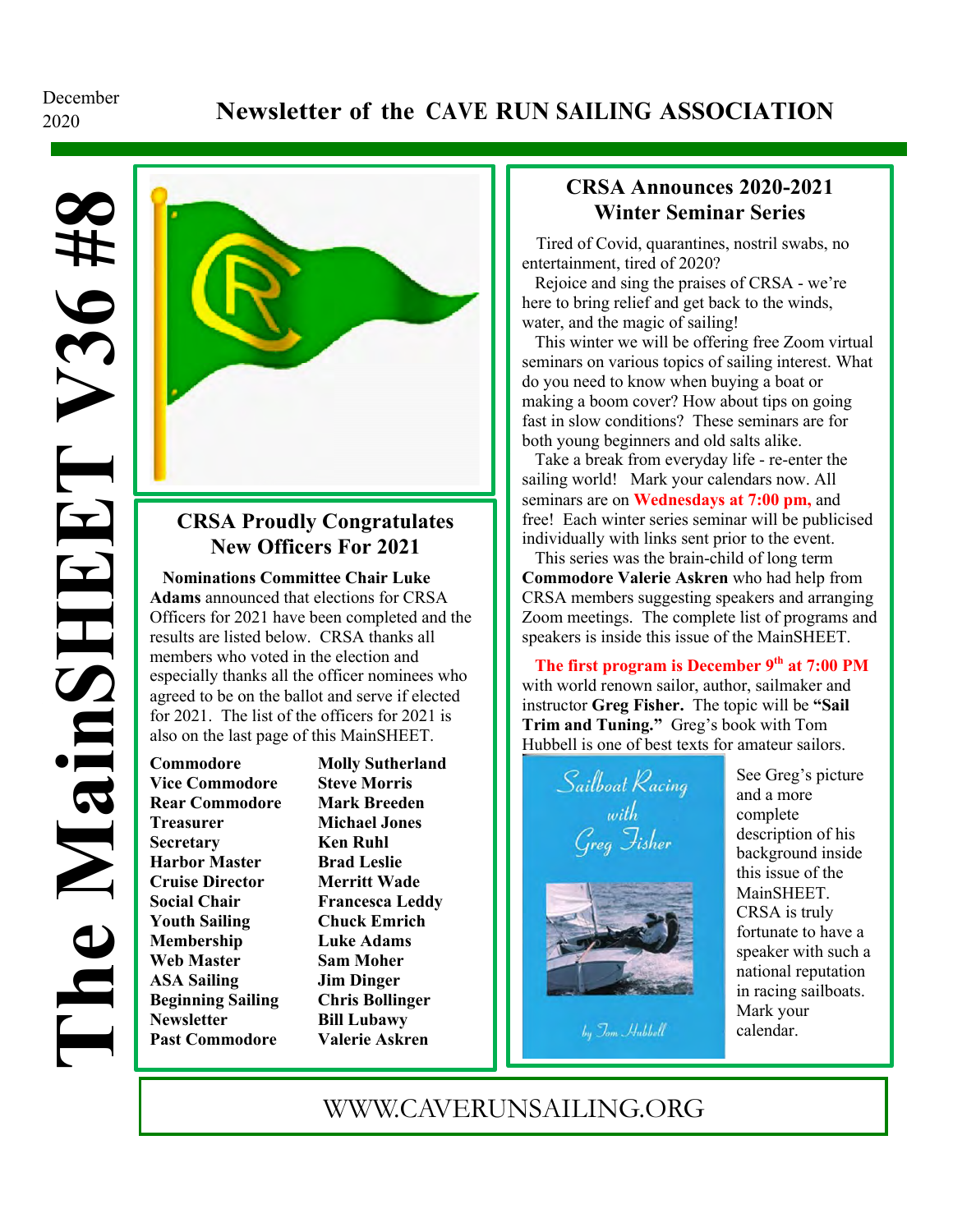### **Greg Fisher, the First Speaker in the CRSA Winter Program Series**

 Greg Fisher's remarkable resume includes twentyfive National, North American and World Championships. Greg has been a sailmaker under his



own brand, Fisher Sails and was with North Sails for twenty years. He served as COO of the US Sailing Olympic Team, *Sailing World* contributor and Director of Sailing at the College of Charleston where he led the Cougars to four Fowle Trophies- the College Sailing overall National Championship. Recently, Greg took the role as manager for the new Evolution Sails loft in Charleston, SC.

 One of the most accomplished competitors in United States sailing history, Fisher's twenty-five National Championships were in seven different classes including the Lightning, Thistle and Flying Scot. He also is a past World Champion in the J/22 Class which he won over fifty other teams.

 Fisher went from North Sails One Design in Annapolis, MD to being in charge of growing the College of Charleston collegiate sailing program. He is also expanding waterfront activities in Charleston such as a city-oriented learn-to-sail program. Other activities include being responsible for fundraising efforts on behalf of the College of Charleston Sailing Association.

 As sailing director and coach, Greg led C of C to its first-ever ICSA/APS Team Race National Championship title in program history. The program also was presented with the Leonard M. Fowle Trophy, awarded annually to the best overall collegiate sailing team in the nation. "Greg is a tremendous addition to our sailing program," said C of C associate athletics director/senior woman administrator Laura Lageman. "His outstanding sailing background, competitive success and passion will allow our program to reach new heights."

 A naturally-talented sailor whose love for the sport began at an early age, Fisher became a sailmaker immediately after college in 1978 and opened his own loft company, Fisher Sails in 1986 before joining North Sails.

 A native of Columbus, Ohio, Fisher majored in economics and was captain of the sailing team at Ohio Wesleyan University before transferring to Miami (Ohio) University to sail on the same team as his brother, Matt Fisher. He earned All-America honors at Ohio Wesleyan in 1975.

 In 2000, Fisher co-wrote a book with author Tom Hubbell entitled, "Sailboat Racing with Greg Fisher" published by Hathaway-Jones Publishing.

 He shares his passion for sailing with his wife, JoAnn, and has four children, Martha (25), Kurt (23), Bessie (19) and Addyson (7), who also enjoy the sport of sailing.

### **CRSA Dinghies Still Meeting Via Zoom**

CRSA's most "experienced" sailors are still meeting via Zoom on Friday's for lunch. The meeting at the end of October was the "Halloween" edition, see picture below. If you would like to join in the irreverence send an email to Jerry Smith at **jerryhughsmith@yahoo.com** and ask to be added to the email list for the Zoom links.



### **CRSA's Website Still Giving Everyone Fits**

You might remember from the last issue of the MainSHEET our website caverunsailing.org has been crashing intermittently. Well, it is doing it again. If you tried to use it and had trouble please let our Webmaster know the details of what went wrong through email. His email address is on the last page of this issue.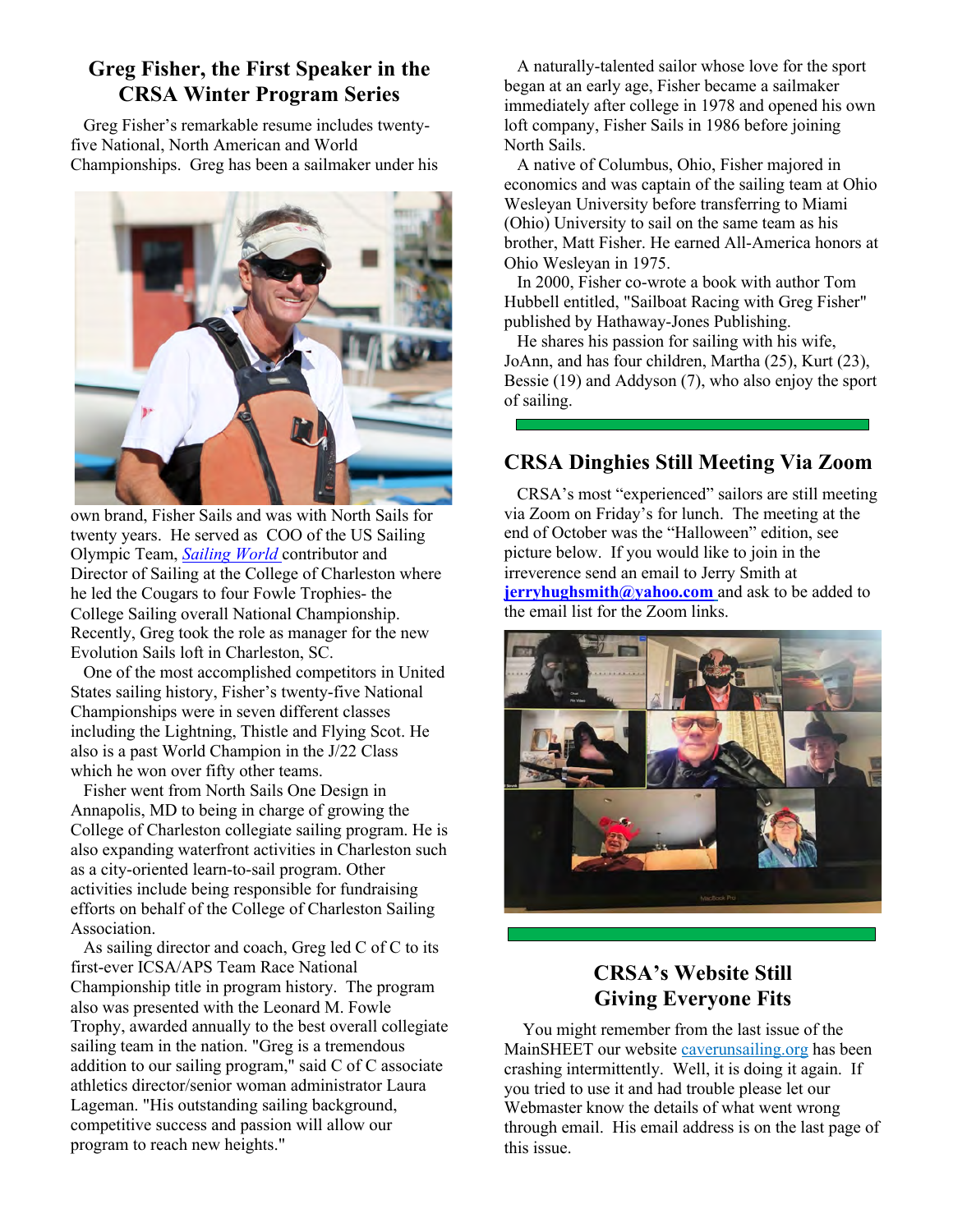

## **Winter Seminar Series**

### **"Sail Trim and Tuning" with Greg Fisher Wednesday Dec. 9, 2020 7 PM**

Greg is one of the most accomplished competitors in U.S. sailing history, having captured 21 North American or National Championships in seven different classes including the Lightning, Thistle and Flying Scot over the course of his expansive professional sailing career.

### **"Sewing for Sailing" with Lyn Lewis**

#### **Wednesday Jan. 13, 2021 7 PM**

Lyn and her husband Rich are long-time CRSA members and former live-aboards on their bluewater boat 'Fellowship" in Mazatlán, Sinaloa, which they sailed from Anacortes, WA. Lyn has done everything from sail repair to designing and sewing sun awnings.

### **"Boat Selection, Maintenance, and Budgeting" with Marc Crutcher Wednesday Feb. 10, 2021 7 PM**

Marc is the owner of Unbridled Sailing, based out of Louisville, KY, a full service stop for sailing needs, including: sails, rigging, instruction, and project management.

### **"All About Sails" with Joey Waters Wednesday Mar. 10, 2021 7 PM**

Owner of Waters Sails, Joey has 45 years of sailing experience including being a member of the Citadel Sailing Team, and multiple national and mid-winters championships in the Y-Flyer, Catalina 22, Capri 22, and Raider Sports and JY 15.

*Information for connecting virtually with the Winter Series will be publicized prior to each event. Free to all sailors of good standing.*